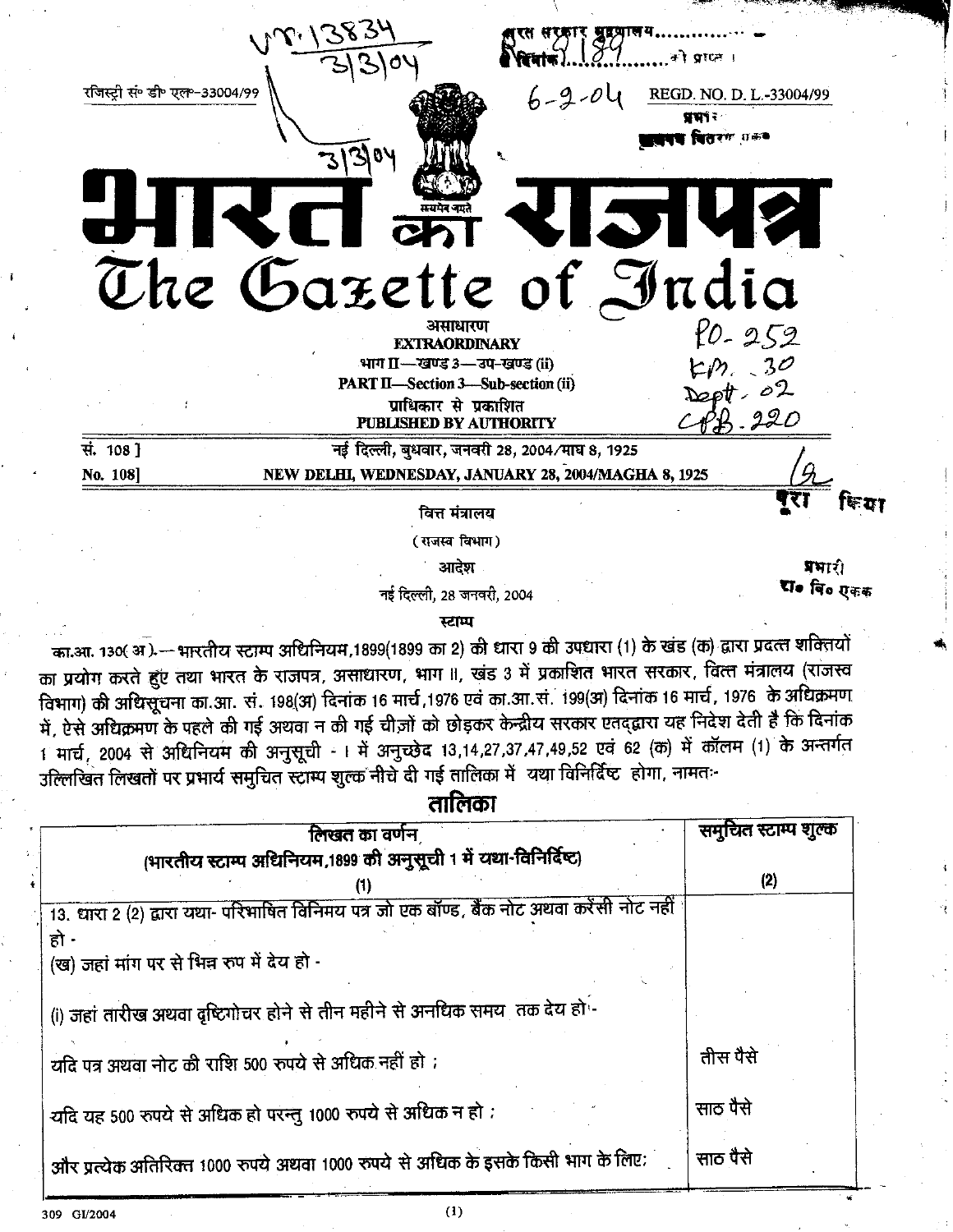| THE GAZETTE OF INDIA : EXTRAORDINARY                                                                           | [PART II-SEC. $3(ii)$ ]                      |
|----------------------------------------------------------------------------------------------------------------|----------------------------------------------|
| (ii) जहां तारीख अथवा दृष्टिगोचर होने से तीन महीने से अधिक परन्तु छः महीने से अनधिक                             |                                              |
| समय तक देय हो -                                                                                                |                                              |
| यदि पत्र अथवा नोट की राशि 500 रुपये से अधिक नहीं हो ;                                                          | साठ पैसे                                     |
|                                                                                                                | एक रुपया बीस पैसे                            |
| यदि यह 500 रुपये से अधिक हो परन्तु 1000 रुपये से अधिक न हो .                                                   |                                              |
| और प्रत्येक अतिरिक्त 1000 रुपये अथवा 1000 रुपये से अधिक के इसके किसी भाग के लिए;                               | एक रुपया बीस पैसे                            |
| (iii) जहां तारीख अथवा दृष्टिगोचर होने से छः  महीने से अधिक परन्तु नौ महीने से अनधिक समय<br>तक देय हो -         |                                              |
| यदि पत्र अथवा नोट की राशि 500 रुपये से अधिक नहीं हो ;                                                          | नब्बे पैसे                                   |
| यदि यह 500 रुपए से अधिक है परन्तु 1000 रुपए से अनधिक है;                                                       | एक रुपये अस्सी पैसे                          |
| और प्रत्येक अतिरिक्त 1000 रुपए अथवा 1000 रुपए से अधिक इसके किसी भाग के लिए ;                                   | एक रुपये अस्सी पैसे                          |
| (iv)  जहां तारीख अथवा दृष्टिगोचर होने से  9 माह से अधिक समय से देय परन्तु एक वर्ष से कम<br>समय तक देय हो -     |                                              |
| यदि बिल अथवा नोट की धनराशि 500 रुपसे से अनधिक है;                                                              | एक रुपये पच्चीस पैसे                         |
| यदि यह 500 रुपये से अधिक है परन्तु 1000 रुपऐ से अनधिक है;                                                      | दो रुपये पचास पैसे                           |
| और प्रत्येक अतिरिक्त 1000 रुपए अथवा 1000 रुपए से अधिक इसके किसी भाग के लिए                                     | दो रुपये पचास पैसे                           |
| (ग) जहां तारीख अथवा स्थान के बाद एक वर्ष से अधिक की अवधि तक संदेय                                              |                                              |
| यदि बिल अथवा नोट की धनराशि 500 रुपये से अनधिक है;                                                              | दो रुपये पचास पैसे                           |
| यदि यह 500 रुपए से अधिक है परन्तु 1000 रुपए से अनधिक है;                                                       | पांच रुपये                                   |
| और प्रत्येक) अतिरिक्त 1000 रुपए अथवा 1000 रुपए से अधिक इसके किसी भाग के लिए ।                                  | पांच रुपये                                   |
| 14. लदान पत्र (लदान पत्र के माध्यम सहित)                                                                       | एक रुपया                                     |
| छूट                                                                                                            | ध्यान दें - यदि लदान                         |
| (क) लदान पत्र यदि उसमें वर्णित सामान को भारतीय पत्तन अधिनियम,1889(1889 का 10) के                               | पत्र का आहरण भागों में                       |
| अन्तर्गत यथा-निर्धारित की पत्तन की सीमाओं के भीतर किसी स्थान पर प्राप्त किए जाते हैं और                        | किया जाता है तो उचित                         |
| उसी पत्तन की सीमाओं के भीतर किसी अन्य स्थान पर उनकी सुपुर्दगी की जानी होती है                                  | शुल्क का वहन प्रत्येक<br>भाग पर होना चाहिए । |
| (ख) लदान पत्र जब भारत से बाहर निष्पन्न किया जाता है और यह भारत में सौंपी जाने वाली<br>सम्पत्ति से संबंधित है । |                                              |
|                                                                                                                |                                              |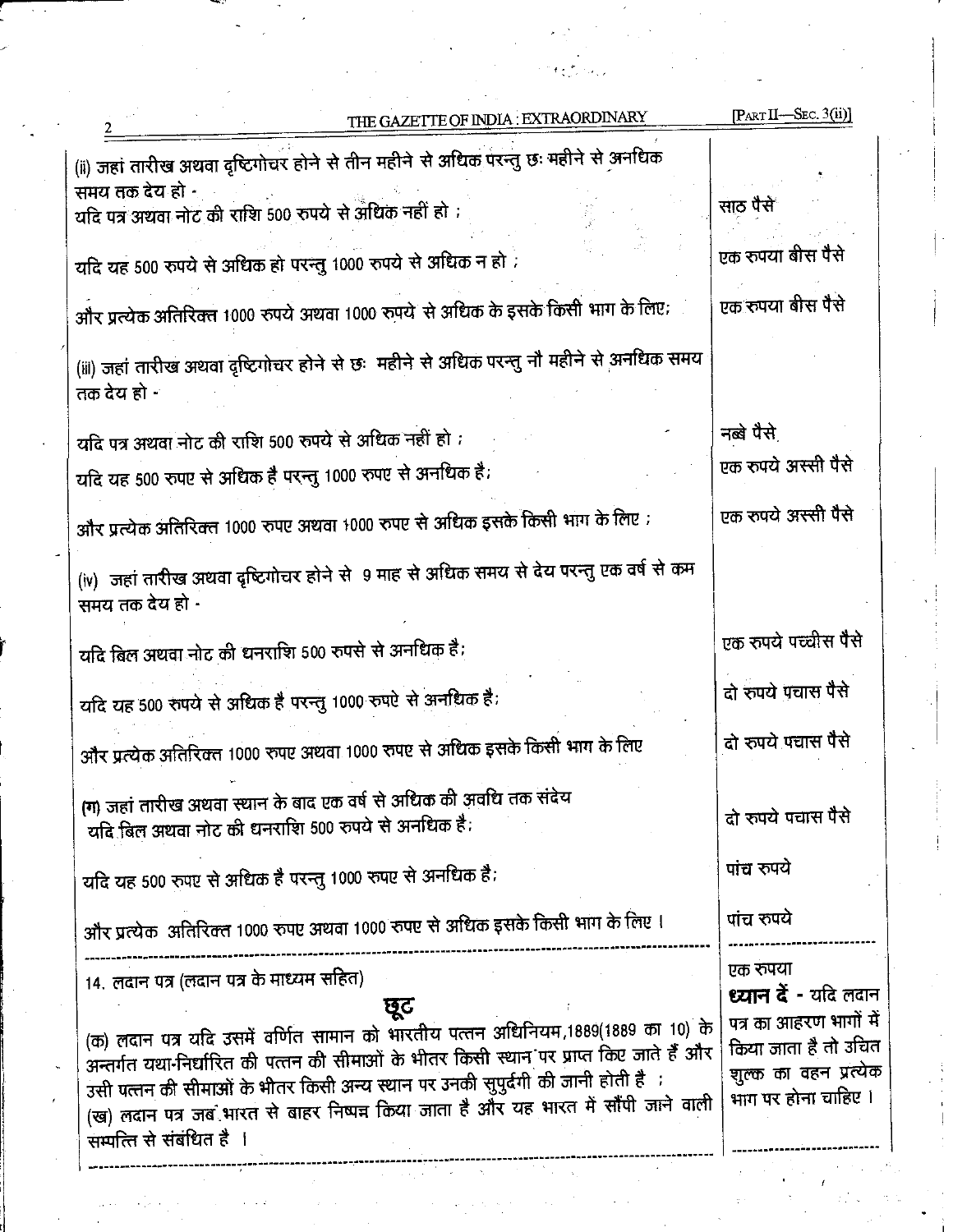|         | [भाग II—खण्ड 3(ii) ]   |                                                                                  | भारत का राजपत्र : असाधारण |               |                      |
|---------|------------------------|----------------------------------------------------------------------------------|---------------------------|---------------|----------------------|
|         |                        | 27. ऋणपत्र (चाहे बंधक ऋणपत्र है अथवा नहीं) विपणनीय प्रतिभूति अन्तरणीय होते हुए - |                           |               |                      |
|         |                        | (क) बेचान द्वारा अथवा अन्तरण के अलग पत्र द्वारा -                                |                           |               |                      |
|         |                        | जहां धनराशि अथवा मूल्य 10 रुपये से अनधिक है :                                    |                           |               | दस पैसे              |
| जहां यह | $10$ ক.                | से अधिक है और                                                                    | $505$ .                   | से अनधिक है ; | बीस पैसे             |
| तदैव    | $50\overline{5}$ .     | तदैव                                                                             | 100ক,                     | तदैव          | पैंतीस पैसे          |
| तदैव    | 100ক.                  | तदैव                                                                             | 200ক.                     | तदैव          | पचहत्तर पैसे         |
| तदैव    | 200रु.                 | तदैव                                                                             | 300रु.                    | तदैव          | एक रुपया दस पैसे     |
| तदैव    | $300$ रु.              | तदैव                                                                             | 400ক.                     | तदैव          | एक रुपया पंचास पैसे  |
| तदैव    | 400 रु.                | तदैव                                                                             | $500$ रु.                 | तदैव          | एक रुपया पचासी पैसे  |
| तदैव    | $500$ $\overline{5}$ . | तदैव                                                                             | 600रु.                    | तदैव          | दो रुपये पच्चीस पैसे |
| तदैव    | 600रु.                 | तदैव                                                                             | 700ফ.                     | तदैव          | दो रुपये साठ पैसे    |
| तदैव    | 70035.                 | तदैव                                                                             | 800ক.                     | तदैव          | तीन रुपये            |
| तदैव    | 800ক.                  | तदैव                                                                             | $900$ ক.                  | तदैव          | तीन रुपये चालीस पैसे |

| तदैव                                                                                   |      | तदेव<br>900 <sub>1</sub>                  |      | 1000                   | तीन रुपये पचहत्तर पैसे |
|----------------------------------------------------------------------------------------|------|-------------------------------------------|------|------------------------|------------------------|
| 1000 रु. से अधिक प्रत्येक 500 रु. या उसके किसी भाग के लिए                              |      |                                           |      |                        | एक रुपये पच्चासी पैसे  |
| (ख) सुपूर्दगी द्वारा-<br>जहां इसमें नियत किए गए ऋणपत्र के लिए प्रतिफल मूल्य या राशि 50 |      |                                           |      | पैतीस पैसे             |                        |
| रा. से अधिक न हो                                                                       |      |                                           |      |                        |                        |
| जहां यह 1                                                                              | 50 - | रु. से अधिक हो लेकिन 100 रु. से अधिक न हो |      |                        | पचहत्तर पैसे           |
| तदैव                                                                                   | 100  | तदैव                                      | 200  | तदेव                   | एक रुपये पचास पैसे     |
| तदेव                                                                                   | 200  | तदैव                                      | 300  | तदेव                   | दो रुपये पच्चीस पैसे   |
| तदेव                                                                                   | 300  | तदैव                                      | 400  | तदेव                   | तीन रुपये              |
| तदैव                                                                                   | 400  | तदैव                                      | 500  | तदेव                   | तीन रुपये पचहत्तर पैसे |
| तदैव                                                                                   | 500  | तदैव                                      | 600  | तदैव                   | चार रुपये पचास पैसे    |
| तदेव                                                                                   | 600  | तदैव                                      | 700  | तदेव                   | पांच रुपये पच्चीस पैसे |
| तदैव                                                                                   | 700  | तदैव                                      | 800  | तदेव                   | छ: रुपये               |
| तदेव                                                                                   | 800  | तदैव                                      | 900  | तदेव                   | छ: रुपये पचहत्तर पैसे  |
| तदैव                                                                                   | 900  | तदैव                                      | 1000 | तदैव                   | सात रुपये पचास पैसे    |
| 1000 रु. से अधिक प्रत्येक 500 रु. या उसके किसी भाग के लिए                              |      |                                           |      | तीन रुपये पचहत्तर पैसे |                        |

व्याख्या - "ऋणपत्र" पद में इसके साथ संलग्न ब्याज कूपन शामिल हैं लेकिन ऐसे कूपनों की राशि शुल्क के आकलन में शामिल नहीं होगी ।

छूट

किसी निगमित कंपनी या अन्य निगम संस्था द्वारा बंधक पत्र के रुप में ्जारी किया गया ऋणपत्र, इसके तहत जारी किए जाने वाले ऋणपत्रों की पूरी राशि के संदर्भ में उचित रुप से मुद्रांकित, जिससे कंपनी या संस्था ू<br>की उधारियां, संपूर्ण या हिस्से में उनकी संपत्ति को ऋणपत्र धारकों के लाभ के लिए न्यासियों को हस्तान्तरित की जाती है :-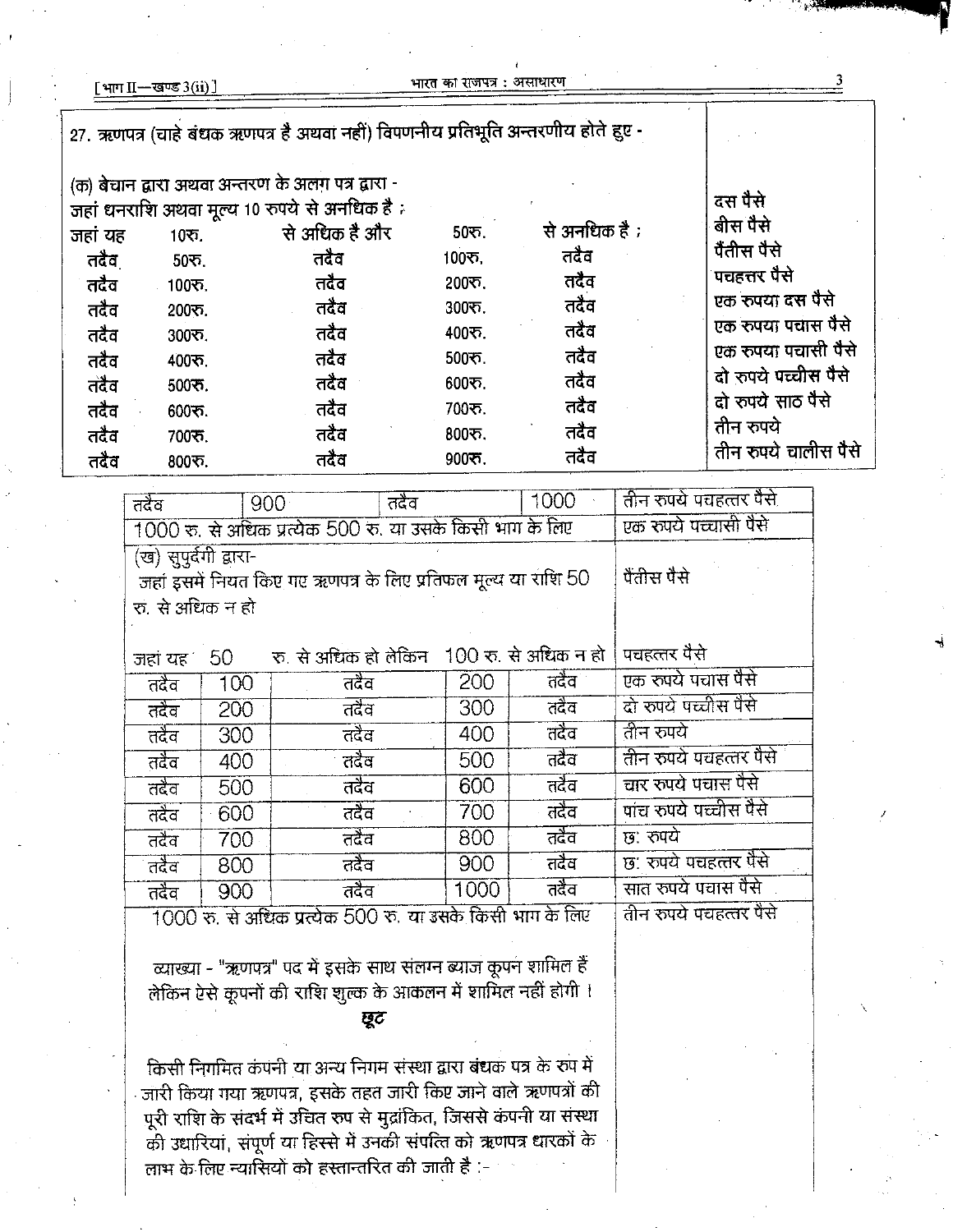| THE GAZETTE OF INDIA : EXTRAORDINARY                                                                                                                                     |                                                                                 | [PART II-SEC. $3(ii)$ ]                                      |
|--------------------------------------------------------------------------------------------------------------------------------------------------------------------------|---------------------------------------------------------------------------------|--------------------------------------------------------------|
| बशर्ते कि इस प्रकार जारी किए गए ऋणपत्रों का उक्त बंधक-पत्र के रुप में<br>जारी किया जाना स्पष्ट किया गया हो ।                                                             |                                                                                 |                                                              |
| 37. साखपत्र,का तात्पर्य, कोई दस्तावेज जिसके द्वारा एक व्यक्ति दूसरे<br>व्यक्ति को उस व्यक्ति को उद्यार देने के लिए प्राधिकृत करता है जिसके<br>पक्ष में यह लिखा जाता है । | एक रुपया                                                                        |                                                              |
| $47$ बीमा पॉलिसी                                                                                                                                                         |                                                                                 |                                                              |
| क. समुद्री बीमा [भारतीय स्टाम्प अधिनियम, 1899(1899 का 2) की<br>धारा 7 देखें]                                                                                             | यदि अकेले ही<br>खींचा गया हो                                                    | यदि<br>प्रत्येक<br>भाग के<br>लिए<br>दोहरा<br>खींचा<br>गया हो |
| (1) के लिए या अन्य यात्रा के बाद                                                                                                                                         |                                                                                 |                                                              |
| (i) जहां प्रीमियम या प्रतिफल पालिसी द्वारा बीमित राशि के 1/8 प्रतिशत<br>की दर से अधिक न हो                                                                               | पांच पैसे                                                                       | पांच पैसे                                                    |
| (ii) अन्य मामले में, पालिसी द्वारा जारी एक हजार पांच सौ रुपये की<br>प्रत्येक पूर्ण राशि तथा एक हजार पांच सौ रुपये के आंशिक भाग के संदर्भ<br>में                          | पाच पैसे                                                                        | पांच पैसे                                                    |
| $(2)$ समय के लिए,<br>(iii) एक हज़ार रुपये की प्रत्येक पूरी राशि तथा पॉलिसी द्वारा बीमित<br>एक हज़ार, रुपये की किसी अंशीय, भाग के संबंध में-                              |                                                                                 |                                                              |
| जहाँ बीमा छ: माह से अनधिक किसी समय के लिए किया जाएगा;                                                                                                                    | दस पैसे                                                                         | पाँच पैसे                                                    |
| जहाँ बीमा छ: माह से अधिक तथा 12 माह से अनधिक किसी समय के<br>लिए किया जाएगा ।                                                                                             | दस पैसे                                                                         | पाँच पैसे                                                    |
| ख- अग्नि -बीमा तथा बीमा के अन्य वर्ग, जिसे इस अनुच्छेद में कहीं<br>और शामिल नहीं किया गया है, क्षति अथवा नुकसान के विरुद्ध किसी                                          |                                                                                 |                                                              |
| सम्पत्ति तथा माल, सौदा, व्यक्तिगत माल तथा फसल को शामिल करते                                                                                                              |                                                                                 |                                                              |
| हुए -                                                                                                                                                                    |                                                                                 |                                                              |
| (1) किसी मूल पॉलिसी के संबंध में:                                                                                                                                        |                                                                                 |                                                              |
| जब बीमित राशि पाँच हजार रुपये से अधिक न हो;<br>(i)<br>(ii) किसी अन्य मामले में; तथा                                                                                      | पच्चीस पैसे<br>पचास पैसे                                                        |                                                              |
| (2) किसी  मूल  पॉलिसी के किसी  नवीकरण  पर  प्रीमियम                                                                                                                      | उक्ते राशि यदि कोई हो, के                                                       |                                                              |
| के किसी भुगतान के लिए प्रत्येक आवती के संबंध में ।                                                                                                                       | अतिरिक्त संख्या 53 के<br>अंतर्गत मूल पॉलिसी के<br>संबंध में देय शुल्क का<br>आधा |                                                              |

 $\bar{t}$ 

 $\frac{4}{1}$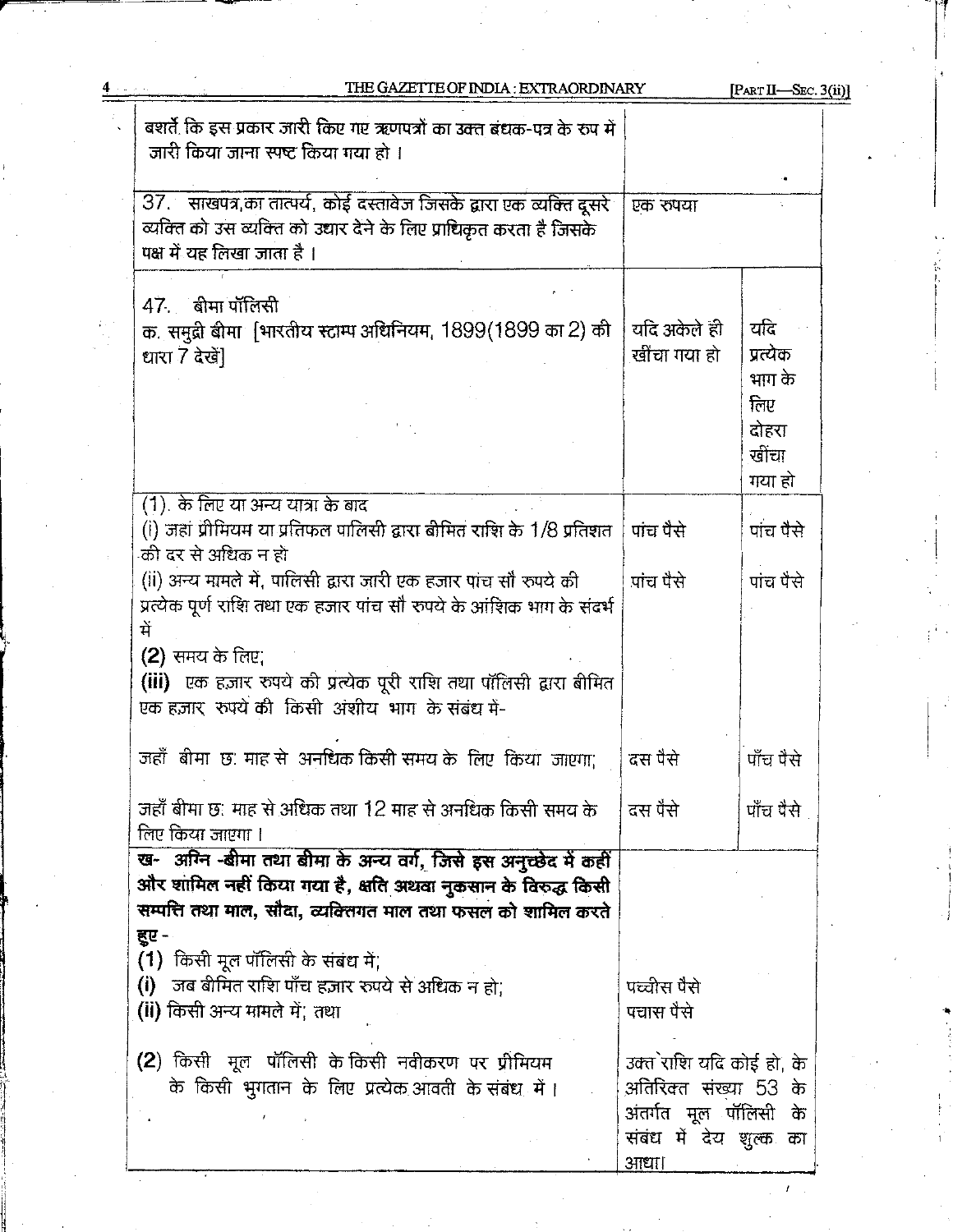|                    | भारत का राजपत्र : जन्नाला<br>[ भाग $\text{II}-$ खण्ड 3(ii) $\text{I}$                                                                           |                                  |                           |
|--------------------|-------------------------------------------------------------------------------------------------------------------------------------------------|----------------------------------|---------------------------|
|                    | ग- दुर्घटना तथा रुग्णता बीमा-                                                                                                                   |                                  |                           |
|                    | (क) रेलवे दुर्घटना के विरुद्ध एकल यात्रा के लिए ही वैद्य                                                                                        | पाँच पैसे                        |                           |
|                    | ਬ੍ਰੂਟ                                                                                                                                           |                                  |                           |
|                    | जब किसी रेलवे में मध्यवर्ती अथवा तीसरे दर्जे द्वारा यात्रा कर रहे किसी                                                                          |                                  |                           |
|                    | यात्री को जारी किया गया हो;                                                                                                                     |                                  |                           |
|                    |                                                                                                                                                 | दरः पैसे                         |                           |
|                    | (ख) किसी अन्य मामले में - अधिकतम राशि के लिए जो किसी एकल                                                                                        |                                  |                           |
|                    | दुर्घटना अथवा रुगणता के मामले में देय हो सकती है जहाँ ऐसी राशि एक                                                                               | बशर्ते कि दुर्घटना द्वारा मृत्यु |                           |
|                    | हज़ार रुपये से अधिक नहीं है और यह भी कि जहाँ ऐसी राशि एक हज़ार<br>रुपये से अधिक है, प्रत्येक एक हज़ार रुपये अथवा उसके किसी भाग के               | के विरुद्ध बीमा की किसी          |                           |
|                    |                                                                                                                                                 | पॉलिसी के मामले में जब           |                           |
|                    | लिए ।                                                                                                                                           | देय वार्षिक प्रीमियम प्रति       |                           |
|                    |                                                                                                                                                 | एक हज़ार पर 2.50 रुपये           |                           |
|                    |                                                                                                                                                 | से अधिक नहीं है, ऐसे             |                           |
|                    |                                                                                                                                                 | लिखत पर शुल्क प्रत्येक एक        |                           |
|                    |                                                                                                                                                 | रुपये<br>हज़ार                   | अथवा                      |
|                    |                                                                                                                                                 | अधिकतम राशि के भाग के            | लिए पाँच पैसे होगा जो     |
|                    |                                                                                                                                                 |                                  | इसके अंतर्गत देय हो संकता |
|                    |                                                                                                                                                 | है ।                             |                           |
|                    |                                                                                                                                                 | पाँच पैसे                        |                           |
|                    | बीमाकर्ता द्वारा अथवा उसके अधीन नियोजित कामगारों को हुई<br>ग ग-<br>दुर्घटना के कारण हर्जाना देने के लिए देयता के विरुद्ध क्षतिपूर्ति के रुप में |                                  |                           |
|                    | बीमा, अथवा प्रीमियम के रूप में देय प्रत्येक 100 रुपये अथवा उसके                                                                                 |                                  |                           |
|                    | किसी भाग के लिए कामगार मुआवज़ा अधिनियम, 1923 (1923 का                                                                                           |                                  |                           |
|                    | 8) के अंतर्गत मुआवजा देने के लिए देयता के विरुद्ध क्षतिपूर्ति के रुप में                                                                        |                                  |                           |
|                    | बीमा ।                                                                                                                                          |                                  |                           |
|                    |                                                                                                                                                 |                                  |                           |
|                    | जीवन बीमा अथवा समूह बीमा अथवा अन्य बीमा जो ऐसे पुनर्बीमा<br>घ.                                                                                  | यदि एकल                          | यदि प्रत्येक              |
|                    | को छोड़कर जिसकी विशेष रुप सेस व्यवस्था न की गई हो, जैसा कि इस                                                                                   | रुप में दिया                     | भाग अनुलिपि               |
|                    | अनुच्छेद के भाग ड. में बताया गया है -                                                                                                           | गया हो ।                         | में लिया गया              |
|                    |                                                                                                                                                 |                                  | हो ।                      |
|                    |                                                                                                                                                 | दस पैसे                          | पाच पैसे                  |
|                    | बीमित की गई प्रत्येक राशि के लिए जो 250/-रु. से अधिक नहीं<br>(i)                                                                                |                                  |                           |
|                    | हो,                                                                                                                                             | दस पैसे                          | पांच पैसे                 |
|                    | बीमित की गई प्रत्येक राशि के लिए जो 250/-रु. से अधिक हो  <br>(ii)                                                                               |                                  |                           |
|                    | लेकिन 500/-रु. से अनधिक हो ;                                                                                                                    | बीस पैसे                         | दस पैसे न                 |
|                    | बीमित की गई प्रत्येक राशि के लिए जो 500/-रु. से अधिक हो<br>(iii)<br>लेकिन 1000/-रु. से अनधिक हो तथा प्रत्येक 1000/-रु. के लिए                   |                                  |                           |
|                    |                                                                                                                                                 |                                  |                           |
|                    | अथवा1000/- से अधिक भाग के लिए भी ।                                                                                                              |                                  |                           |
|                    |                                                                                                                                                 |                                  | टिप्पणी- यदि समूह बीमा    |
| $309 G T / 04 - 2$ |                                                                                                                                                 |                                  | की पॉलिसी का नवीनीकरण     |
|                    |                                                                                                                                                 |                                  |                           |

भारत का राजपत्र : असाधारण

5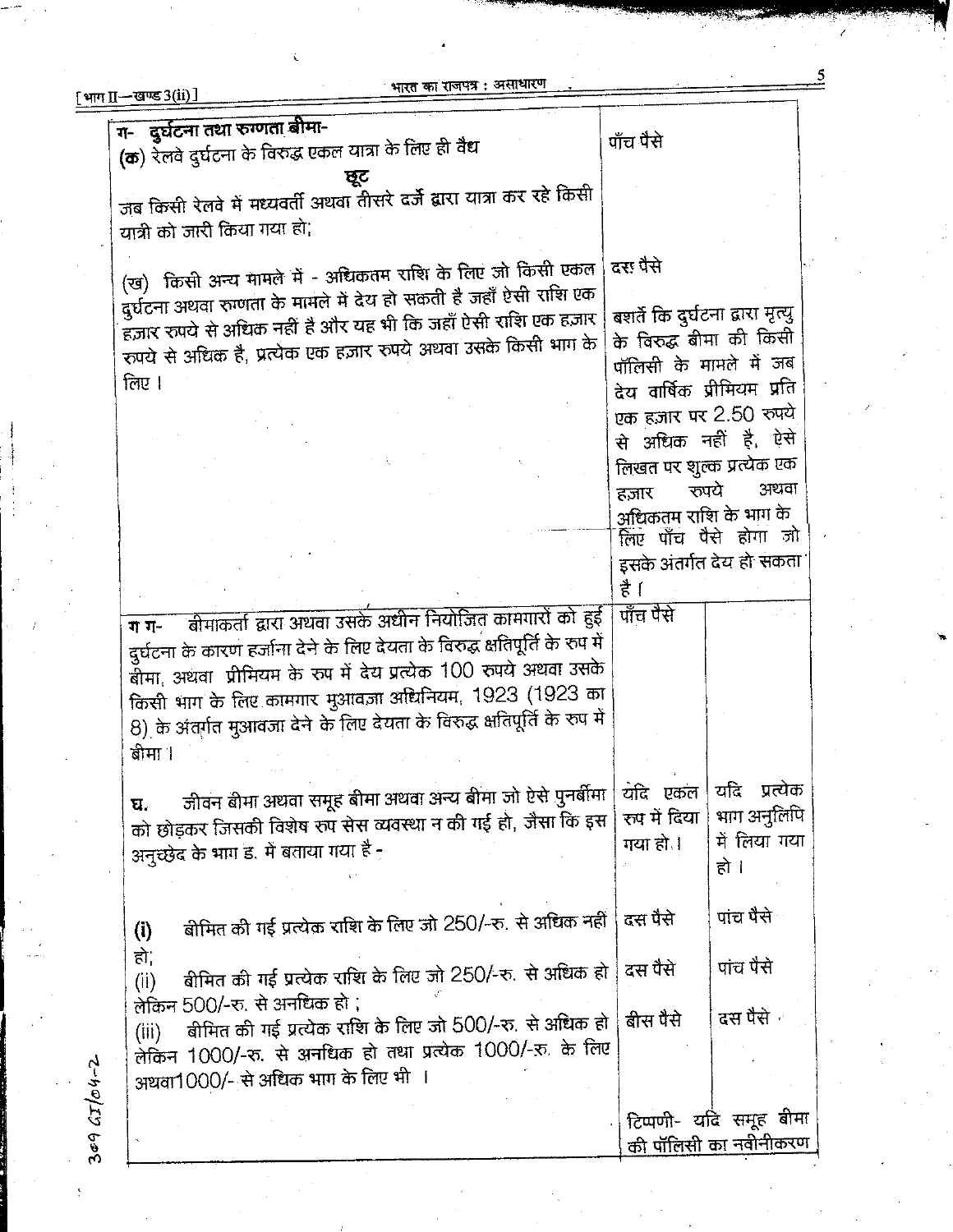THE GAZETTE OF INDIA : EXTRAORDINARY [PART II-SEC. 3(ii)]

किया `है` अथवा जाता संशोधन अन्यथा इसमे किया जाता है जहाँ यह बीमा राशि पहले बीमा की गई राशि से अधिक हो-जाती है जिस पर स्टाम्प शुल्क अदा किया गया है, तो बीमा की गई अधिक राशि पर उचित स्टाम्प लगाया जाना चाहिए ।

ष्ट्रट

केन्द्रीय सरकार के प्राधिकारी के अधीन जारी डाक जीवन बीमा के gfimfiqgfifiwfifldwzwn\$mflgmw i\_

ड. . . . एक बीमा कम्पनी द्वारा पुनर्बीमा जिसने बीमित राशि के कतिपय<br>भाग के मूल बीमा पर भुगतान के प्रति क्षतिपूर्ति अथवा वचनबद्धता द्वारा<br>दसरी कमानी के साथ दस अनन्छेट के भाग क अथवाभाग रव में विनिर्दिष्ट भाग के मूल बीमा पर भुगतान के प्रति क्षतिपूर्ति अथवा वचनबद्धता द्वारा<br>दूसरी कम्पनी के साथ इस अनुच्छेद के भाग क अथवाभाग ख में विनिर्दिष्ट स्वरुप की पॉलिसी प्रदान की है ।

मूल बीमा के संबंध में देय शुल्क का एक चौथाई परन्तु पांच पैसे से कम नहीं अथवा पचास पैसे से अधिक नहीं ।

इसमें यह व्यवस्था की गई है कि यदि देय शुल्क की कुल राशि पांच पैसे के गुणक में नहीं है तो कुल राशि को पांच पैसे के अगले उच्चतर जाएगा । गुणक में पूरा कर दिया

### सामान्य छूट

बीमा पॉलिसी जारी करने के लिए आवरण अथवा वचनबद्धता पत्र :-इसमें यह व्यवस्था की गई है कि ऐसे वचनबद्धता पत्र में जब तक ऐसी पॉलिसी के लिए इस अधिनियम द्वारा निर्धारित स्टाम्प नहीं लगाए जाएं इसके अंतर्गत कोई दावा नहीं किया जाएगा और न ही इसमें उल्लिखित पॉलिसी की सुपूर्दगी को बाध्य करने को छोड़कर यह किसी अन्य उद्देश्य के लिए उपलब्ध होगी ।

 $49$  aचन पत्र (धारा  $2(22)$  द्वारा यथा परिभाषित) जब माँग पर देय हो -

 $(i)$  जब राशि अथवा मूल्य 250/-रु. सेअधिक नहीं हो

पाँच पैसे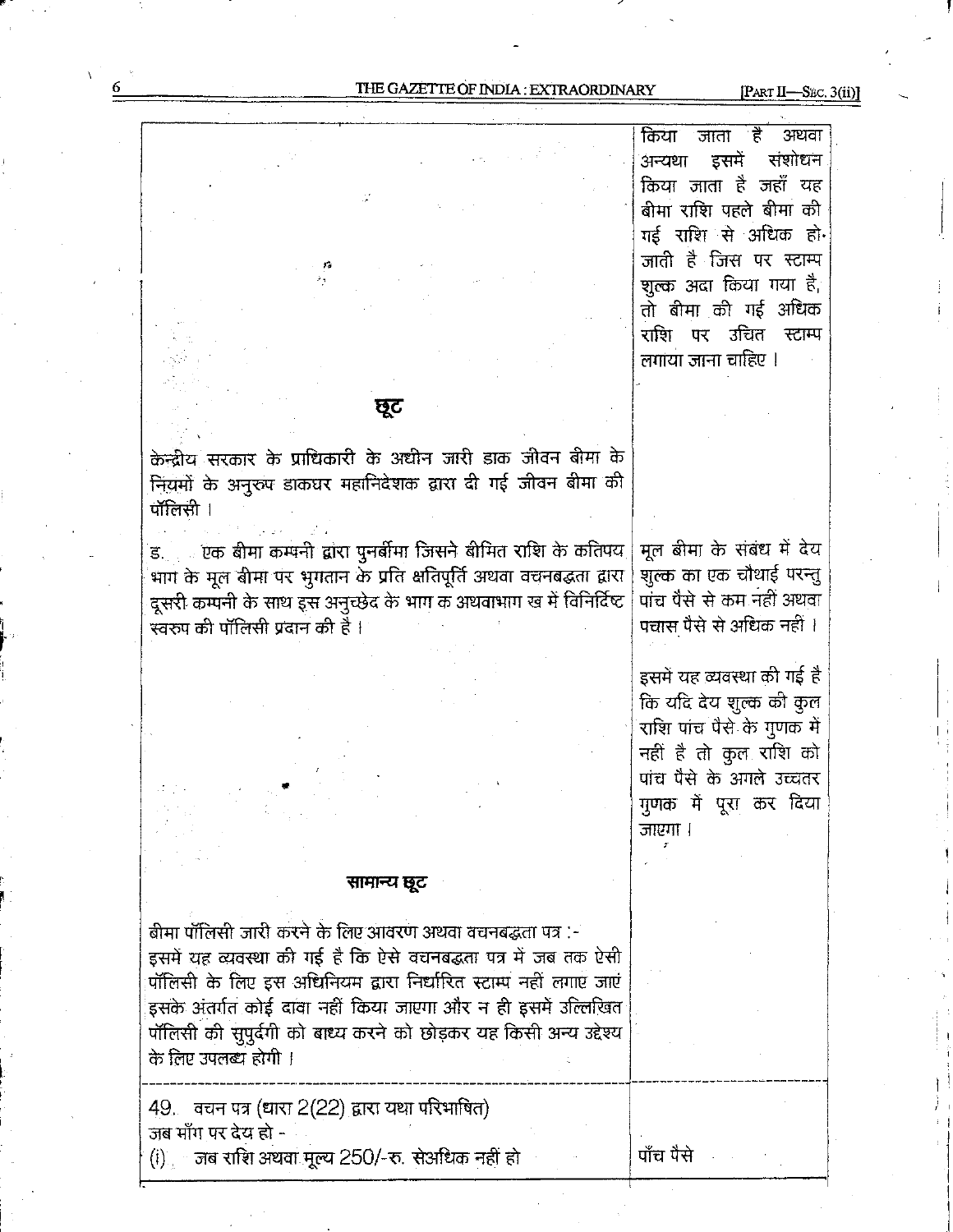| [भाग $II$ —खण्ड 3(ii)]              |                                                                                                                                                                                                                                                                                                                                                                                                                                                      | भारत का राजपत्र : असाधारण |                                                                                                                                                  |
|-------------------------------------|------------------------------------------------------------------------------------------------------------------------------------------------------------------------------------------------------------------------------------------------------------------------------------------------------------------------------------------------------------------------------------------------------------------------------------------------------|---------------------------|--------------------------------------------------------------------------------------------------------------------------------------------------|
| से अनधिक हो<br>(iii)<br>(ख)         | (ii) जब राशि अथवा मूल्य 250/-रु. से अधिक हो लेकिन 1000/-रु.<br>किसी अन्य मामले में '<br>जब माँग से भिन्न देय हो                                                                                                                                                                                                                                                                                                                                      |                           | दस पैसे<br>पन्द्रह पैसे<br>देय उसी राशि के लिए ऐसा<br>विनियम पत्र (संख्या 13)<br>जो कि माँग से भिन्न पर देय<br>हो, के रुप में वही शुल्क<br>देय । |
| 52.<br>एक बैठक में ।                | किसी जिले अथवा स्थानीय बोर्ड अथवा नगर पालिका आयुक्तों के<br>किसी निकाय के सदस्यों के किसी एक चुनाव के समय मतदान करने के<br>लिए किसी व्यक्ति को अधिकार प्रदान करने वाला प्रतिपत्र अथवा (क)<br>किसी निगमित कम्पनी के सदस्यों की किसी एक बैठक अथवा अन्य<br>निगमित निकाय जिसके स्टॉक अथवा निधियाँ शेयरों में विभाजित है<br>अथवा हैं तथा अन्तरणीय, (ख) स्थानीय प्राधिकारी, अथवा (ग)<br>प्रोप्राइटर्स किसी संस्था की निधियों के सदस्य अथवा अंशदाता की किसी |                           | पन्द्रह पैसे                                                                                                                                     |
| 62.<br>$(\overline{\sigma})$<br>का; | अन्तरण (प्रतिफल सहित अथवा उसके बिना) -<br>किसी निगमित कम्पनी अथवा अन्य निगमित निकाय में शेयरों                                                                                                                                                                                                                                                                                                                                                       |                           | प्रत्येक सौ रुपये अथवा<br>शेयर के मूल्य के किसी<br>भाग के लिए पच्चीस पैसे ।                                                                      |

, बशर्ते कि अनुच्छेद 13 में मद (ख) तथा (ग) के लिए विनिमय पत्र पर तथा अनुच्छेद  $49$  की मद (ख) के लिए वचन पत्र पर कॉलम (2) में विनिर्दिष्ट स्टाम्प शुल्क की दरें (क) यथार्थ वाणिज्यिक अथवा व्यापार संव्यवहार, (ख) मौसमी कृषि कार्यों अथवा फसलों के विपणन अथवा (ग) कुटीर एवं लघु उद्योगों की विपणन गतिविधियों अथवा उत्पादन के लिए भारतीय रिजर्व बैंक, भारतीय औद्योगिक वित्त निगम, भारतीय औद्योगिक विकास बैंक, राज्य वित्तीय निगमों, वाणिज्यिक बैंकों तथा सहकारी बैंकों से वित्तीय सहायता प्राप्त करने के लिए किए गए अथवा लिए गए विनिमय पत्रों अथवा वचन पत्रों को जारी करने के लिए लागू नहीं होंगी तथा ऐसे लिखतों को भारतीय स्टाम्प अधिनियम, 1899 (1899 का 2) की अनुसूची 1 के अनुच्छेद 49 में मद (ख) तथा अनुच्छेद 13 में मद (ख) तथा (ग) के सामने उल्लिखित दर के पांचवें भाग पर स्टाम्प शुल्क की दर वहन करनी पड़ेगी ।

**स्पष्टीकरण 1** - परन्तुक के प्रयोजनार्थ -

"कृषि प्रचालनों" की अभिव्यक्ति में पशु पालन तथा कृषि संबंधी प्रचालनों के साथ (क) संयुक्त रुप से की गई सहायक गतिविधियाँ शामिल हैं,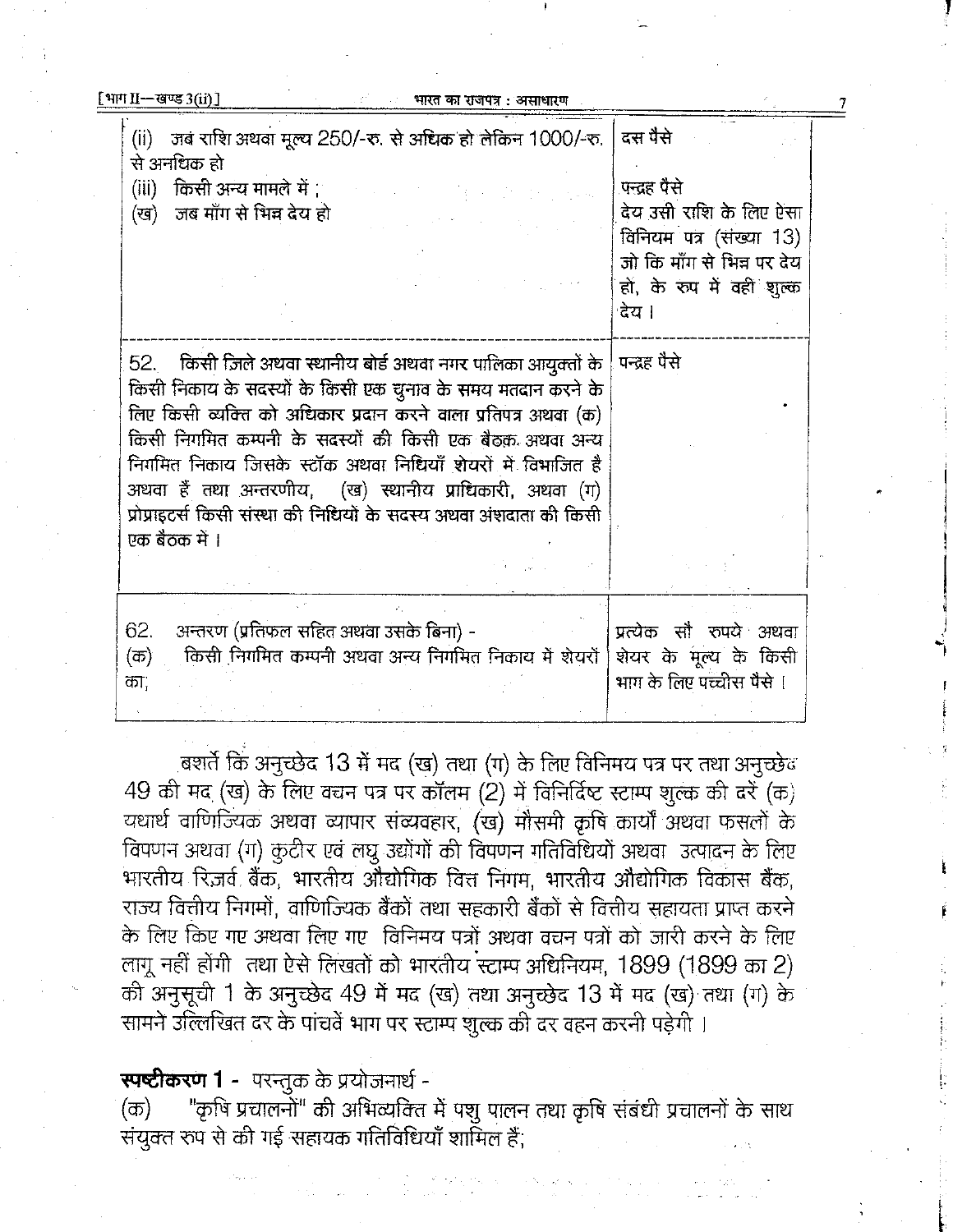$[PART II—SEC. 3(ii)]$ 

#### "फसलों" में कृषि संबंधी प्रचालनों के उत्पाद शामिल हैं , (रव)

"फसलों का विपणन" की अभिव्यक्ति में कृषि उत्पादकों तथा ऐसे उत्पादकों के  $(T)$ किसी संगठन द्वारा विपणन से पूर्व फसलों को संसाधित करना शामिल है ।

स्पष्टीकरण 2 - प्रभार्य शुल्क, जहाँ कहीं आवश्यक हो, अगले पाँच पैसे में मिला दिया जाएगा ।

> [फा. सं. 33/60/2004-बि.क.] सुधीर राजपाल, उप सचिव

## **MINISTRY OF FINANCE** (Department of Revenue) **ORDER**

New Delhi, the 28th January, 2004

#### **STAMPS**

S.O.  $\overline{130(E)}$ . In exercise of the powers conferred by clause (a) of sub-section (1) of section 9 of the Indian Stamp Act, 1899 (2 of 1899) and in supersession of the notifications of Government of India in the Ministry of Finance (Department of Revenue) published in the Gazette of India, Extraordinary, Part II section 3 vide numbers S.O.198 (E) dated the 16<sup>th</sup> March, 1976 and S.O.199(E) dated the 16<sup>th</sup> March, 1976, except as respects things done or omitted to be done before such supersession, the Central Government hereby directs that with effect from 1st March, 2004, the proper stamp duty chargeable on instruments, mentioned under column (1) in articles 13, 14, 27, 37, 47, 49, 52 and 62 (a) in the Schedule I of the Act, shall be reduced and stamp duty payable thereon, after such reduction, shall be as specified in the Table given below, namely:-

**TABLE** 

| Description of the Instrument<br>(as specified in Schedule I to the Indian Stamp Act, 1899)        | <b>Proper Stamp-Duty</b><br>(2) |  |  |
|----------------------------------------------------------------------------------------------------|---------------------------------|--|--|
| 13. Bill of Exchange as defined by section $2(2)$ not being a BOND,<br>bank-note or currency note- |                                 |  |  |
| (b) where payable otherwise than on demand -                                                       |                                 |  |  |
| (i) where payable not more than three months after date or sight -                                 |                                 |  |  |
| if the amount of the bill or note does not exceed Rs.500;                                          | Thirty paise.                   |  |  |
| if it exceeds Rs.500 but does not exceed Rs.1,000;                                                 | Sixty paise.                    |  |  |
| and for every additional Rs.1,000 or part thereof in excess of<br>Rs.1,000;                        | Sixty paise.                    |  |  |
| (ii) where payable more than three months but not more than six<br>months after date or sight -    |                                 |  |  |
| if the amount of the bill or note does not exceed Rs.500;                                          | Sixty paise.                    |  |  |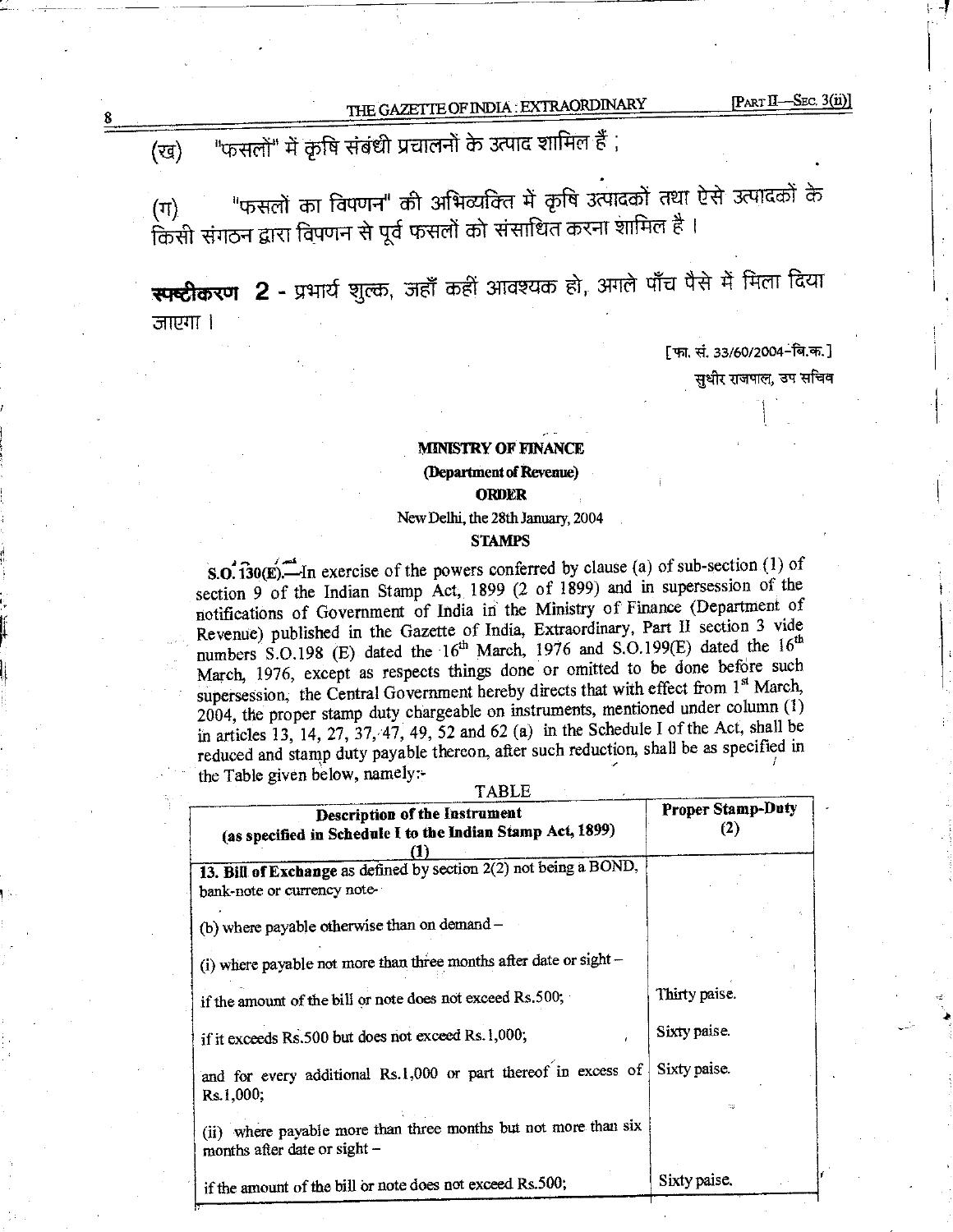| भाग $II$ —खण्ड $3(ii)$ ] | भारत का राजपत्र : असाधारण                                                                                                                                                                                                                                 |                                               |
|--------------------------|-----------------------------------------------------------------------------------------------------------------------------------------------------------------------------------------------------------------------------------------------------------|-----------------------------------------------|
|                          | if it exceeds Rs.500 but does not exceed Rs.1,000;                                                                                                                                                                                                        | One rupee twenty paise.                       |
|                          | and for every additional Rs.1,000 or part thereof in excess of One rupee twenty paise.<br>Rs.1,000;                                                                                                                                                       |                                               |
|                          | (iii) where payable more than six months but not more than nine<br>months after date or sight -                                                                                                                                                           |                                               |
|                          | if the amount of the bill or note does not exceed Rs.500;                                                                                                                                                                                                 | Ninety paise.                                 |
|                          | if it exceeds Rs.500 but does not exceed Rs.1,000;                                                                                                                                                                                                        | One rupee eighty paise.                       |
|                          | and for every additional Rs.1,000 or part thereof in excess of<br>Rs.1,000;                                                                                                                                                                               | One rupee eighty paise.                       |
|                          | (iv) where payable more than nine months but not more than one<br>year after date or sight -                                                                                                                                                              |                                               |
|                          | if the amount of the bill or note does not exceed Rs.500;                                                                                                                                                                                                 | One rupee twenty five<br>paise.               |
|                          | if it exceeds Rs.500 but does not exceed Rs.1,000;                                                                                                                                                                                                        | Two rupees fifty paise.                       |
|                          | and for every additional Rs.1,000 or part thereof in excess of<br>Rs.1,000;                                                                                                                                                                               | Two rupees fifty paise.                       |
|                          | (c) where payable at more than one year after date or sight-                                                                                                                                                                                              |                                               |
|                          | if the amount of the bill or note does not exceed Rs.500;                                                                                                                                                                                                 | Two rupees fifty paise.                       |
|                          | if it exceeds Rs.500 but does not exceed Rs.1,000;                                                                                                                                                                                                        | Five rupees.                                  |
|                          | and for every additional Rs.1,000 or part thereof in excess of<br>Rs.1,000.                                                                                                                                                                               | Five rupees.                                  |
|                          | 14. Bill of Lading (including a through bill of lading)                                                                                                                                                                                                   | One rupee.<br>N.B.- If a bill of lading       |
|                          | Exemptions                                                                                                                                                                                                                                                | drawn in parts, the<br>proper stamp therefore |
|                          | (a) Bill of lading when the goods therein described are received at<br>a place within the limits of any port as defined under the Indian<br>Ports Act, 1889 (10 of 1889), and are to be delivered at another<br>place within the limits of the same port; | must be born by each<br>one of the set.       |
|                          | Bill of lading when executed out of India and relating to<br>(b)<br>property to be delivered in India.                                                                                                                                                    |                                               |
| ۲)                       | 27. Debenture (whether a mortgage debenture or not), being a<br>marketable security transferable --<br>(a) by endorsement or by a separate instrument of transfer -                                                                                       |                                               |
| קהן בין בקי              | where the amount or value does not exceed Rs.10;                                                                                                                                                                                                          | Ten paise.                                    |
|                          | Rs.10 and does not exceed Rs.50;<br>where it exceeds                                                                                                                                                                                                      | Twenty paise.                                 |

 $\frac{9}{2}$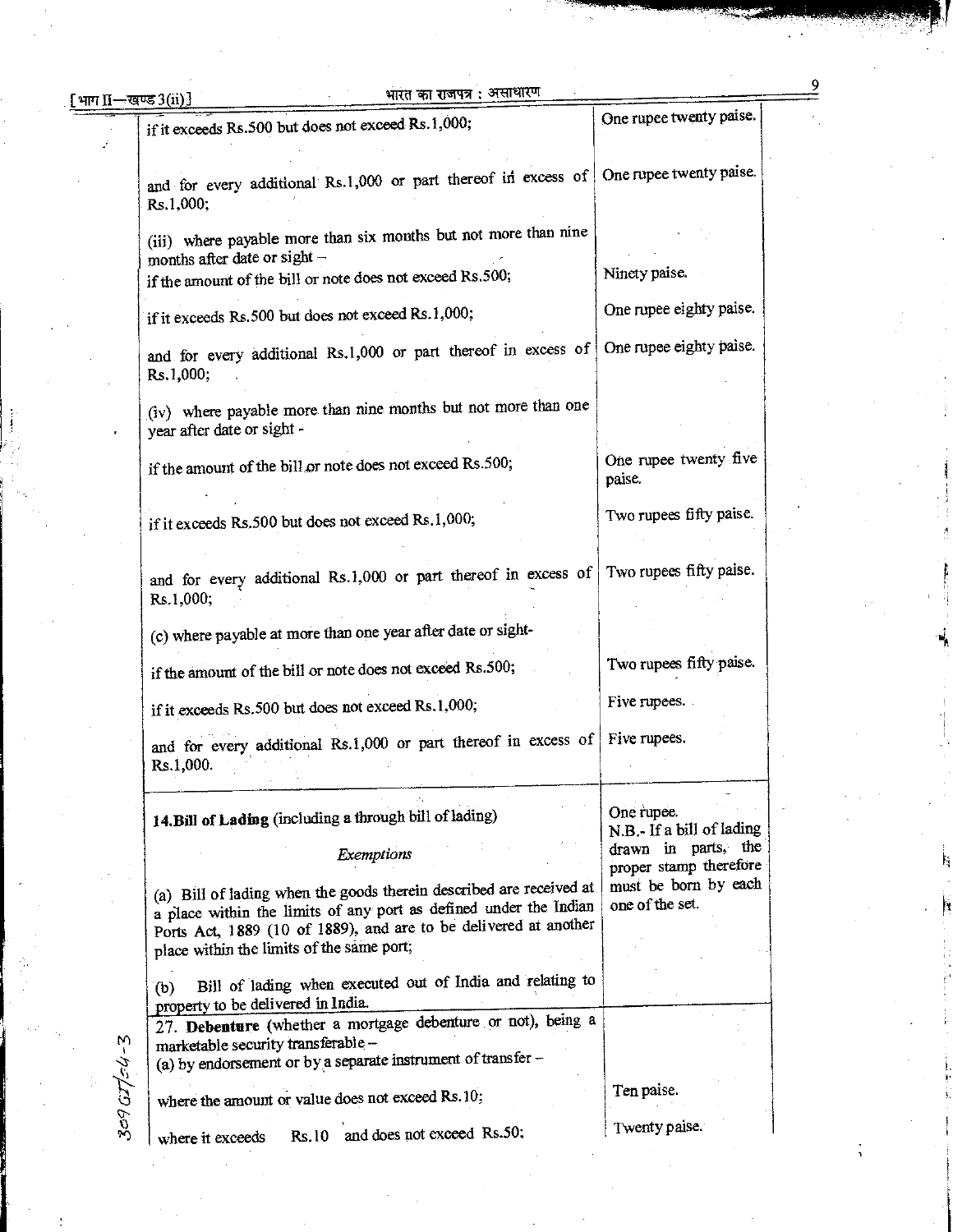# 10 THE GAZETTE OF INDIA : EXTRAORDINARY [PART II-SEC. 3(ii)]

| Ditto                                                                                                                                  | 50                                                                               | Ditto                                                       | 100;                                                                                                                             | Thirty five paise.                            |  |  |
|----------------------------------------------------------------------------------------------------------------------------------------|----------------------------------------------------------------------------------|-------------------------------------------------------------|----------------------------------------------------------------------------------------------------------------------------------|-----------------------------------------------|--|--|
| Ditto                                                                                                                                  | 100                                                                              | Ditto                                                       | 200:                                                                                                                             | Seventy five paise.                           |  |  |
| Ditto                                                                                                                                  | 200                                                                              | Ditto                                                       | 300;                                                                                                                             | One rupee ten paise.                          |  |  |
| Ditto                                                                                                                                  | 300                                                                              | Ditto                                                       | 400;                                                                                                                             | One rupee fifty paise.                        |  |  |
| Ditto                                                                                                                                  | 400                                                                              | Ditto                                                       | 500;                                                                                                                             | One rupee eighty five<br>paise.               |  |  |
| Ditto                                                                                                                                  | 500                                                                              | Ditto                                                       | 600,                                                                                                                             | <b>Two</b><br>twenty<br>rupees<br>five paise. |  |  |
| Ditto                                                                                                                                  | 600                                                                              | Ditto                                                       | 700:                                                                                                                             | Two rupees sixty paise.                       |  |  |
| Ditto                                                                                                                                  | 700                                                                              | Ditto                                                       | 800;                                                                                                                             | Three rupees.                                 |  |  |
| Ditto                                                                                                                                  | 800                                                                              | Ditto                                                       | 900;                                                                                                                             | forty<br>Three<br>rupees<br>paise.            |  |  |
| Ditto                                                                                                                                  | 900                                                                              | Ditto                                                       | 1000;                                                                                                                            | Three rupees seventy<br>five paise.           |  |  |
| and for every Rs.500 or part thereof in excess of Rs.1,000;                                                                            |                                                                                  |                                                             |                                                                                                                                  | One rupee eighty five<br>paise.               |  |  |
| (b) by delivery $-$<br>as set forth therein does not exceed Rs.50;                                                                     |                                                                                  |                                                             | where the amount or value of the consideration for such debenture                                                                | Thirty five paise.                            |  |  |
| where it exceeds Rs.50 but does not exceed Rs.100;                                                                                     |                                                                                  |                                                             |                                                                                                                                  | Seventy five paise.                           |  |  |
| Ditto                                                                                                                                  | 100                                                                              | Ditto                                                       | 200                                                                                                                              | One rupee fifty paise.                        |  |  |
| Ditto                                                                                                                                  | 200                                                                              | Ditto                                                       | 300                                                                                                                              | twenty<br>rupees<br>Two<br>five paise.        |  |  |
| Ditto                                                                                                                                  | 300                                                                              | Ditto                                                       | 400                                                                                                                              | Three rupees.                                 |  |  |
| Ditto                                                                                                                                  | 400                                                                              | Ditto                                                       | 500                                                                                                                              | Three rupees seventy                          |  |  |
|                                                                                                                                        |                                                                                  |                                                             |                                                                                                                                  |                                               |  |  |
| Ditto                                                                                                                                  | 500                                                                              | Ditto                                                       | 600                                                                                                                              | Four rupees fifty paise.                      |  |  |
| Ditto<br>x                                                                                                                             | 600                                                                              | Ditto                                                       | Z<br>700                                                                                                                         | Five rupees twenty five<br>paise.             |  |  |
| Ditto                                                                                                                                  | 700                                                                              | Ditto                                                       | 800                                                                                                                              | Six rupees.                                   |  |  |
| Ditto                                                                                                                                  | 800                                                                              | Ditto                                                       | 900                                                                                                                              | Six rupees seventy five<br>paise.             |  |  |
| Ditto                                                                                                                                  | 900                                                                              | Ditto                                                       | 1000                                                                                                                             | fifty<br>Seven<br>rupees<br>paise.            |  |  |
|                                                                                                                                        |                                                                                  | And for every Rs.500 or part thereof in excess of Rs.1,000. |                                                                                                                                  | Three rupees seventy<br>five paise.           |  |  |
|                                                                                                                                        |                                                                                  |                                                             | Explanation.- The term "Debenture" includes any interest coupons<br>attached thereto but the amount of such coupons shall not be |                                               |  |  |
| included in estimating the duty.                                                                                                       |                                                                                  |                                                             |                                                                                                                                  |                                               |  |  |
|                                                                                                                                        |                                                                                  | Exemption                                                   | A debenture issued by an incorporated company or other body                                                                      |                                               |  |  |
|                                                                                                                                        |                                                                                  |                                                             |                                                                                                                                  |                                               |  |  |
| corporate in terms of a registered mortgage-deed, duly stamped in<br>respect of the full amount of debentures to be issued thereunder, |                                                                                  |                                                             |                                                                                                                                  |                                               |  |  |
|                                                                                                                                        |                                                                                  |                                                             |                                                                                                                                  |                                               |  |  |
| whereby the company or body borrowing makes over, in whole or<br>in part, their property to trustees for the benefit of the debenture  |                                                                                  |                                                             |                                                                                                                                  |                                               |  |  |
|                                                                                                                                        | holders:<br>Provided that the debentures so issued are expressed to be issued in |                                                             |                                                                                                                                  |                                               |  |  |
| terms of the said mortgage-deed.                                                                                                       |                                                                                  |                                                             |                                                                                                                                  |                                               |  |  |
|                                                                                                                                        |                                                                                  |                                                             | 37. Letter of Credit, that is to say, any instrument by which one                                                                | One rupee.                                    |  |  |
| favour it is drawn.                                                                                                                    |                                                                                  |                                                             | person authorizes another to give credit to the person in whose                                                                  |                                               |  |  |
|                                                                                                                                        |                                                                                  |                                                             |                                                                                                                                  |                                               |  |  |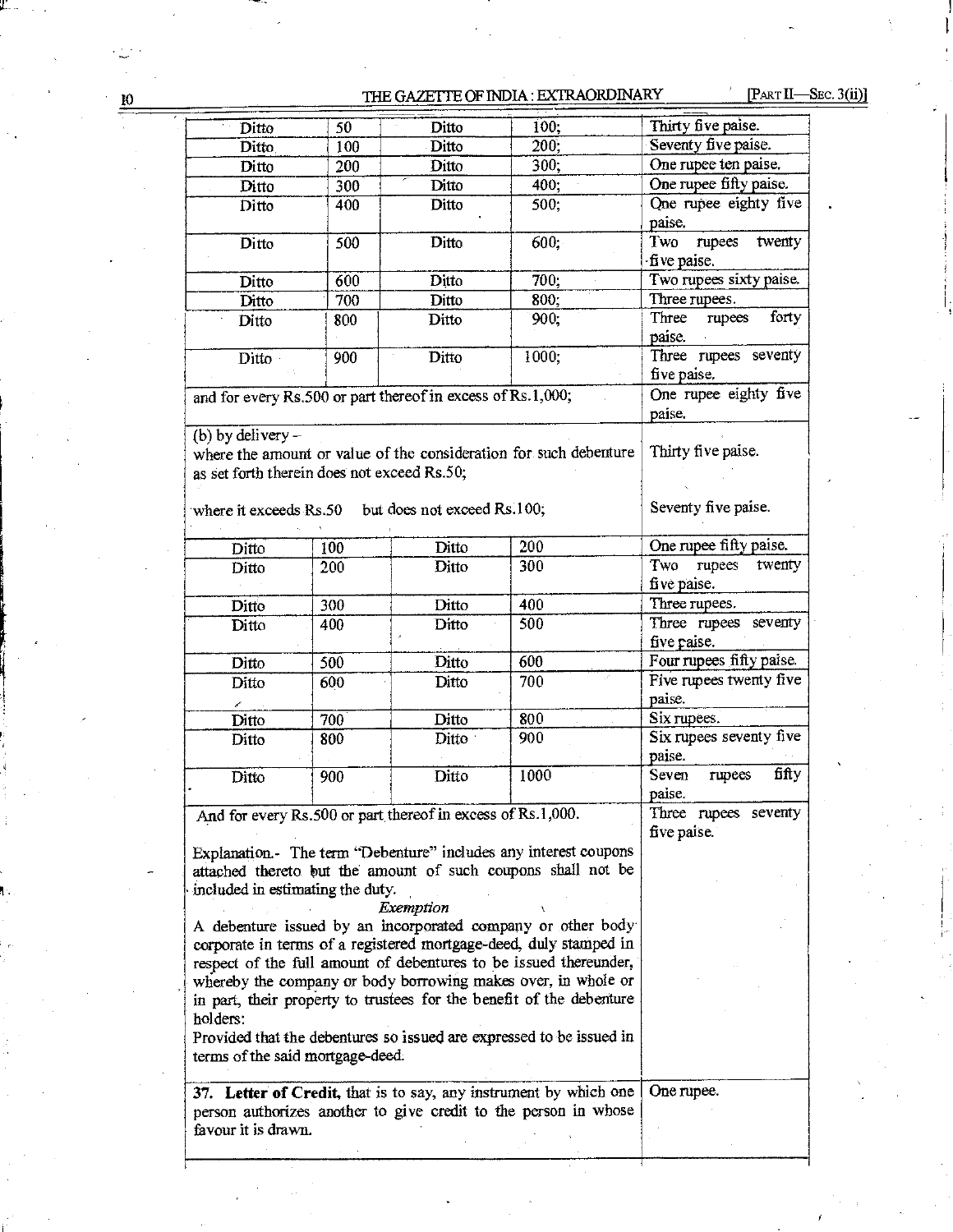11

| 47. Policy of Insurance                                                                                                                   | If<br>drawn                        | If<br>drawn |
|-------------------------------------------------------------------------------------------------------------------------------------------|------------------------------------|-------------|
| A.- Sea Insurance [see section 7 of Indian Stamp Act, 1899 (2 of                                                                          | singly                             | in          |
| 1899)]                                                                                                                                    |                                    | duplicate   |
|                                                                                                                                           |                                    | for<br>each |
|                                                                                                                                           |                                    | part        |
|                                                                                                                                           |                                    |             |
| $(1)$ for or upon any voyage –                                                                                                            |                                    |             |
|                                                                                                                                           |                                    |             |
| (i) where the premium or consideration does not exceed the rate of                                                                        | Five paise.                        | Five paise. |
| one-eighth per centum of the amount insured by the policy;                                                                                |                                    |             |
| (ii) in any other case, in respect of every full sum of one thousand                                                                      | Five paise.                        | Five paise. |
| five hundred rupees and also any fractional part of one thousand                                                                          |                                    |             |
| five hundred rupees insured by the policy;                                                                                                |                                    |             |
|                                                                                                                                           |                                    |             |
|                                                                                                                                           |                                    |             |
| $(2)$ for time –                                                                                                                          |                                    |             |
| (iii) in respect of every full sum of one thousand rupees and also<br>any fractional part of one thousand rupees insured by the policy -- |                                    |             |
|                                                                                                                                           |                                    |             |
| where the insurance shall be made for any time not exceeding six                                                                          | Ten paise.                         | Five paise. |
| months;                                                                                                                                   |                                    |             |
|                                                                                                                                           |                                    |             |
| where the insurance shall be made for any time exceeding six                                                                              | Ten paise                          | Five paise. |
| months and not exceeding twelve months.                                                                                                   |                                    |             |
| FIRE-INSURANCE<br>$B -$<br><b>AND</b>                                                                                                     |                                    |             |
| <b>OTHER</b><br><b>CLASSES</b><br>OF<br>INSURANCE, NOT ELSEWHERE INCLUDED<br>IN<br><b>THIS</b>                                            |                                    |             |
| ARTICLE, COVERING GOODS, MERCHANDISE, PERSONAL                                                                                            |                                    |             |
| EFFECTS, CROPS, AND OTHER PROPERTY AGAINST LOSS                                                                                           |                                    |             |
| OR DAMAGE-                                                                                                                                |                                    |             |
| $(1)$ in respect of an original policy-                                                                                                   |                                    |             |
| (i) when the sum insured does not exceed $Rs.5,000$ ;                                                                                     |                                    |             |
| (ii) in any other case; and                                                                                                               | Twenty five paise.<br>Fifty paise. |             |
|                                                                                                                                           |                                    |             |
| (2) in respect of each receipt for any payment of a premium on any                                                                        | One-half                           | of<br>duty  |
| renewal of an original policy.                                                                                                            | payable in respect of              |             |
|                                                                                                                                           | the original policy in             |             |
|                                                                                                                                           | addition to the amount,            |             |
|                                                                                                                                           | if<br>any,<br>under No.53.         | chargeable  |
| C.- ACCIDENT AND SICKENSS INSURANCE-                                                                                                      |                                    |             |
| (a) against railway accident, valid for a single journey only.                                                                            | Five paise.                        |             |
| Exemption                                                                                                                                 |                                    |             |
| When issued to a passenger travelling by the intermediate or the                                                                          |                                    |             |
| third class in any railway;                                                                                                               |                                    |             |
| (b) in any other case – for the maximum amount which may                                                                                  | Ten paise.                         |             |
| become payable in the case of any single accident or sickness where                                                                       |                                    |             |
| such amount does not exceed Rs.1,000, and also where such                                                                                 | Provided that, in case             |             |
| amount exceeds Rs.1,000, for every Rs.1,000 or part thereof.                                                                              | of a policy of insurance           |             |
|                                                                                                                                           | against                            | death<br>by |
|                                                                                                                                           | accident                           | when<br>the |
|                                                                                                                                           | annual                             | premimum    |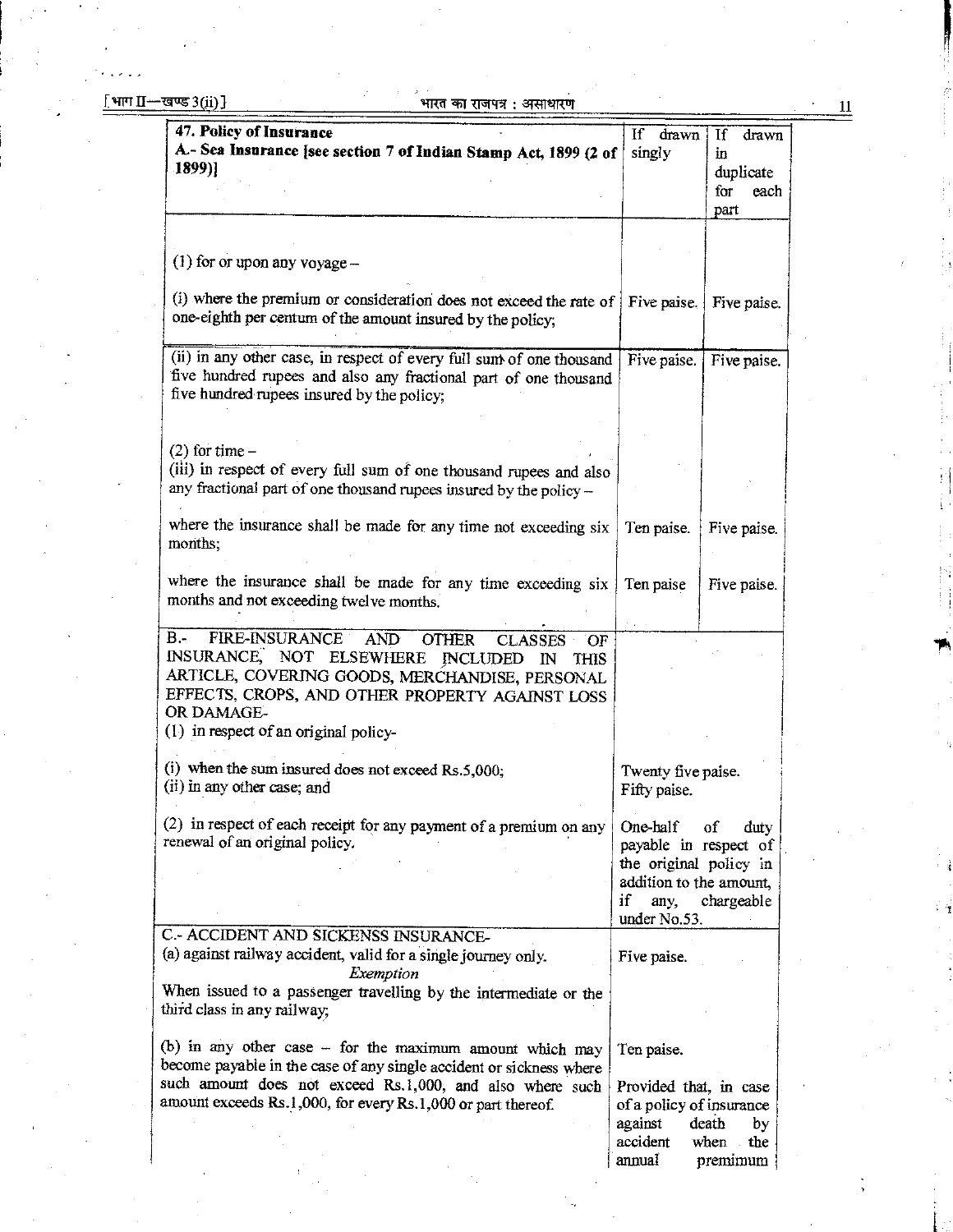$\overline{12}$ 

l

i

## THE GAZETTE OF INDIA : EXTRAORDINARY [PART II—SEC. 3(ii)

|                                                                                                                                                                                                                                                                                                          | payable does<br>exceed       | not<br>Rs, 2.50<br>per<br>$Rs.1,000$ , the duty on<br>such instrument shall                                                      |  |
|----------------------------------------------------------------------------------------------------------------------------------------------------------------------------------------------------------------------------------------------------------------------------------------------------------|------------------------------|----------------------------------------------------------------------------------------------------------------------------------|--|
|                                                                                                                                                                                                                                                                                                          | Rs.1,000<br>thereof          | be five paise for every<br>part<br>$\overline{or}$<br>$\mathbf{d}$<br>the                                                        |  |
|                                                                                                                                                                                                                                                                                                          | maximum<br>payable under it. | amount<br>which may become                                                                                                       |  |
| CC.-INSURANCE BY WAY OF INDEMNITY against liability to<br>pay damages on account of accidents to workmen employed by or<br>under the insurer or against liability to pay compensation under the<br>Workmen's Compensation Act, 1923 (8 of 1923), for every Rs.100                                        | Five paise.                  |                                                                                                                                  |  |
| or part thereof payable as premium.<br>D.- LIFE INSURANCE OR GROUP INSURANCE OR OTHER<br>INSURANCE NOT SPECIFICALLY PROVIDED FOR, except<br>such a RE-INSURANCE, as is described in Division E of this                                                                                                   | If drawn<br>singly           | If drawn in<br>duplicate<br>for<br>each                                                                                          |  |
| article-                                                                                                                                                                                                                                                                                                 |                              | part                                                                                                                             |  |
| (i) for every sum insured not exceeding Rs.250;                                                                                                                                                                                                                                                          | Ten paise.                   | Five paise.                                                                                                                      |  |
| (ii) for every sum insured exceeding Rs.250 but not exceeding<br>Rs.500;                                                                                                                                                                                                                                 | Ten paise.                   | Five paise.                                                                                                                      |  |
| (iii) for every sum insured exceeding Rs.500 but not exceeding<br>Rs.1,000 and also for every Rs.1,000 or part thereof in excess of<br>Rs.1,000.                                                                                                                                                         | Twenty<br>paise.             | Ten paise.                                                                                                                       |  |
|                                                                                                                                                                                                                                                                                                          | group                        | N.B.- If a policy of<br>Insurance<br>is.                                                                                         |  |
|                                                                                                                                                                                                                                                                                                          |                              | renewed or otherwise<br>modified whereby the<br>sum insured exceeds                                                              |  |
|                                                                                                                                                                                                                                                                                                          | the<br>sum<br>insured        | previously<br>which<br>on                                                                                                        |  |
|                                                                                                                                                                                                                                                                                                          |                              | stamp-duty has been<br>paid, the proper stamp<br>must be borne on the<br>excess sum so insured.                                  |  |
| Exemption                                                                                                                                                                                                                                                                                                |                              |                                                                                                                                  |  |
| Policies of life-insurance granted by the Director General of Post<br>Offices in accordance with rules for Postal Life-Insurance issued<br>under the authority of the Central Government.                                                                                                                |                              |                                                                                                                                  |  |
| E. - RE-INSURANCE BY AN INSURANCE COMPANY, which<br>has granted a POLICY of the nature specified in Division A or<br>Division B of this Article, with another company by way of<br>indemnity or guarantee against the payment on the original<br>insurance of a certain part of the sum insured thereby. | paise.                       | One-quarter of the duty<br>payable in respect of<br>the original insurance<br>but not less than five<br>paise or more than fifty |  |
|                                                                                                                                                                                                                                                                                                          | payable is                   | Provided that if the<br>total amount of duty<br>not<br>a<br>multiple of five paise,<br>the total amount shall                    |  |
|                                                                                                                                                                                                                                                                                                          |                              | be rounded off to the                                                                                                            |  |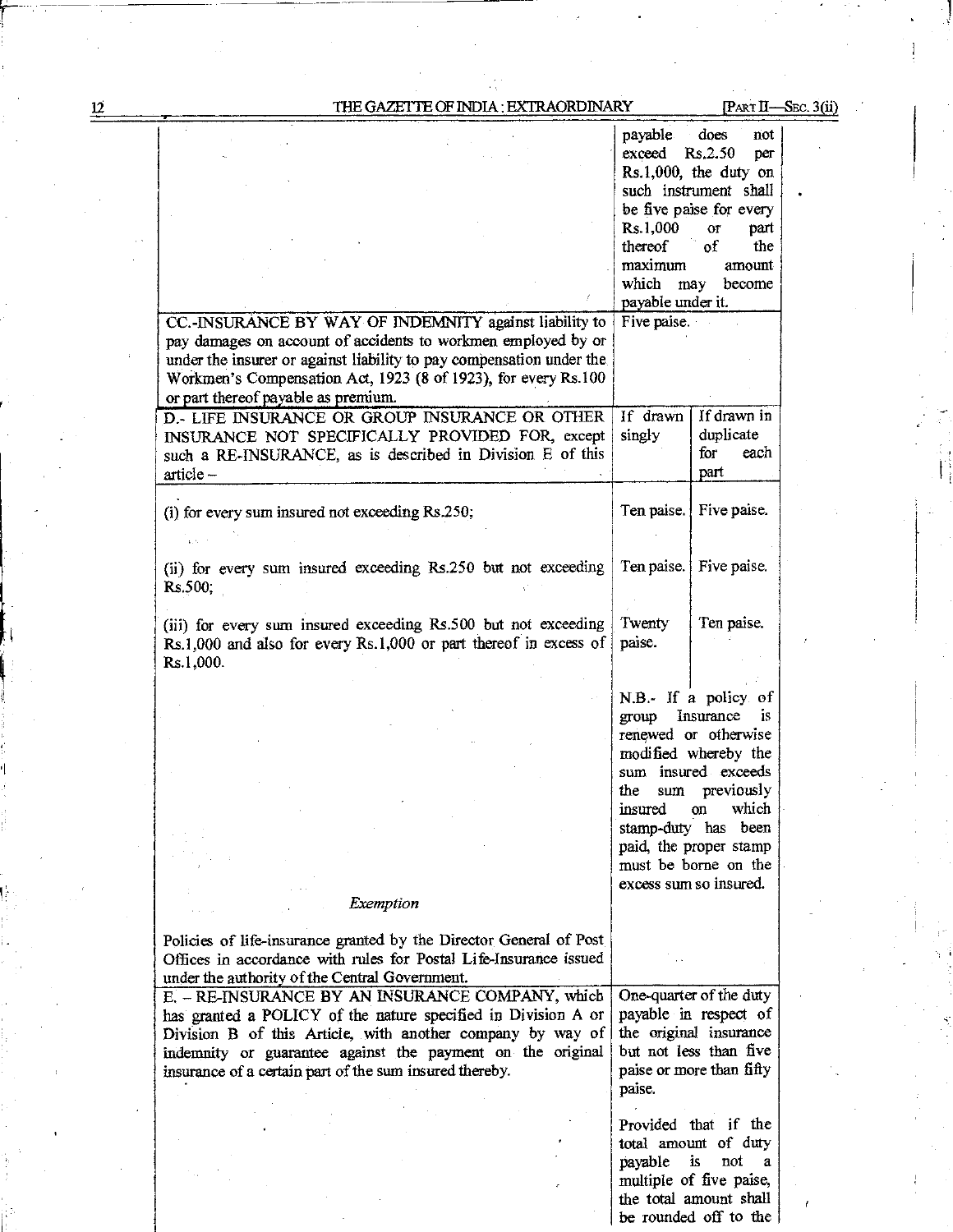309qu,.

 $\rightarrow$ 

|                                                                                                                                                                                                                                                                                                                                                                                                                                        | next higher multiple of<br>five paise.                                                                          |
|----------------------------------------------------------------------------------------------------------------------------------------------------------------------------------------------------------------------------------------------------------------------------------------------------------------------------------------------------------------------------------------------------------------------------------------|-----------------------------------------------------------------------------------------------------------------|
| General Exemption                                                                                                                                                                                                                                                                                                                                                                                                                      |                                                                                                                 |
| Letter of cover or engagement to issue a policy of insurance:                                                                                                                                                                                                                                                                                                                                                                          |                                                                                                                 |
| Provided that, unless such letter of engagement bears the stamp<br>prescribed by this Act for such policy, nothing shall be claimable<br>thereunder, nor shall it be available for any purpose, except, to<br>compel the delivery of the policy therein mentioned.                                                                                                                                                                     |                                                                                                                 |
| 49. Promissory Note (as defined by section 2(22) -<br>When payable on demand -                                                                                                                                                                                                                                                                                                                                                         |                                                                                                                 |
| (i) when the amount or value does not exceed Rs.250;<br>(ii) when the amount or value exceeds Rs.250 but does not exceed<br>Rs.1,000;                                                                                                                                                                                                                                                                                                  | Five paise.<br>Ten paise.                                                                                       |
| (iii) in any other case;                                                                                                                                                                                                                                                                                                                                                                                                               | Fifteen paise.                                                                                                  |
| (b) when payable otherwise than on demand.                                                                                                                                                                                                                                                                                                                                                                                             | The same duty as a Bill<br>of Exchange (No.13)<br>for<br>same<br>amount<br>payable otherwise than<br>on demand. |
| 52.<br>Proxy empowering any person to vote at any one election of<br>the members of a district or local board or of a body of municipal<br>commissioners, or at any one meeting of (a) members of an<br>incorporated company or other body corporate whose stock or<br>funds is or are divided into shares and transferable, (b) a local<br>authority, or (c) proprietors, members or contributors to the funds of<br>any institution. | Fifteen paise.                                                                                                  |
| 62. Transfer (whether with or without consideration)-<br>(a) of shares in an incorporated company or other body corporate;                                                                                                                                                                                                                                                                                                             | Twenty five paise for<br>every hundred rupees<br>or part thereof of the<br>value of the share:                  |

Provided that rates of stamp duty specified in column  $(2)$  on Bills of Exchange for items (b) and (c) in Article <sup>13</sup> and on promissory note for item (b) of Article <sup>49</sup> shall not apply to usance bills of exchange or promissory notes drawn or made for securing finance from Reserve Bank of India, Industrial Finance Corporation of India, Industrial Development Bank of India, State Financial Corporations, Commercial Banks and Cooperative Banks for (a) bonafide commercial or trade transactions, (b) seasonal agricultural operations or the marketing of crops, or (c) production or marketing activities of cottage and small scale industries and such instruments shall bear the rate of stamp duty at one-fifth of the rate mentioned against items (b) and (c) in Article 13 and item (b) in Article 49 of Schedule I of the Indian Stamp Act, 1899 (2) of 1899).